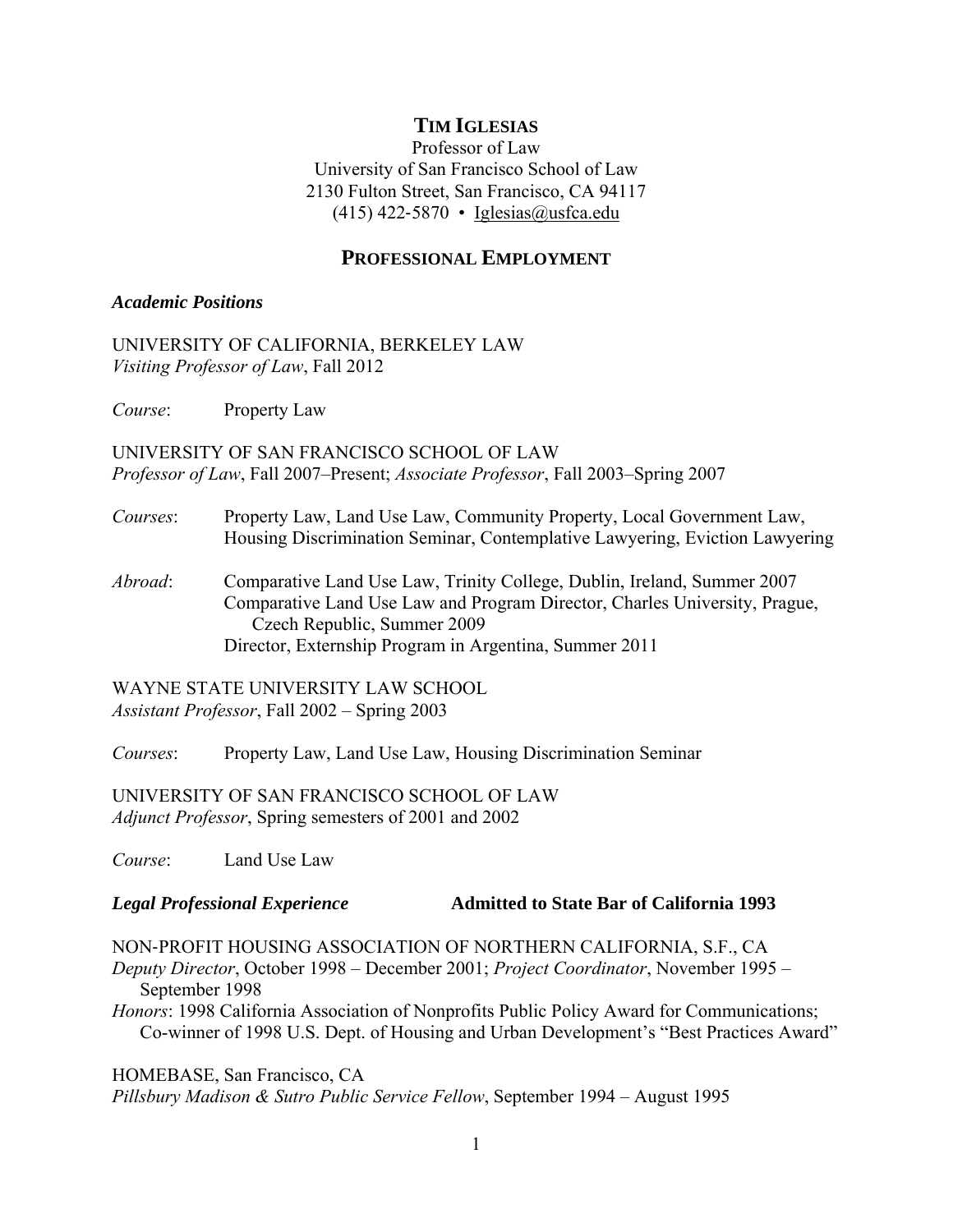U.S. DISTRICT COURT JUDGE STANLEY A. WEIGEL, Northern District of CA *Law Clerk*, July 1993 – August 1994

MID‐PENINSULA HOUSING COALITION, Palo Alto, CA *Law Clerk*, Spring 1993

LAW OFFICES OF GOLDFARB & LIPMAN, S.F., CA *Summer Associate*, 1992

EMPLOYMENT LAW CENTER, S.F., CA *Summer Associate*, 1991

UNIVERSITY OF SAN FRANCISCO, S.F., CA *Legal Assistant*, Office of General Counsel, September 1989 – June 1990

## **GOVERNMENT APPOINTMENT**

Councilmember, California Fair Employment and Housing Council (<http://www.dfeh.ca.gov/FEHCouncil.htm>) appointed by Governor Jerry Brown June 2015; reappointed March 2017.

## **EDUCATION**

#### STANFORD LAW SCHOOL

J.D. (with distinction) 1993 *Honors*: 1991 – 1993 Stanford Public Service Fellow; 1992 – 1993 Steven M. Block Civil Liberties Award; 1991 Hilmer Oehlmann, Jr. Legal Research and Writing Award *Activities*: East Palo Alto Community Law Project, Board of Directors and Management Committee, Member, 1991 – 1993; Stanford Public Interest Law Fund, President 1992 – 1993, Vice-President 1991 – 1992; Latino Law Students Association, Member, 1990 – 1993

UNIVERSITY OF OXFORD (U.K.) B.A. *Upper Second Class honors* 1986: Philosophy, Politics and Economics M.A. (Honorary) 1989

LOYOLA‐MARYMOUNT UNIVERSITY B.A. *Magna cum laude* 1979: Individualized Studies

## **PUBLICATIONS**

 Book Review: THE FIGHT FOR FAIR HOUSING: CAUSES, CONSEQUENCES AND FUTURE IMPLICATIONS OF THE 1968 FEDERAL FAIR HOUSING ACT, ed. Gregory D. Squires (Routledge 2018), 27 JOURNAL OF AFFORDABLE HOUSING & COMMUNITY DEVELOPMENT LAW 1 (2018)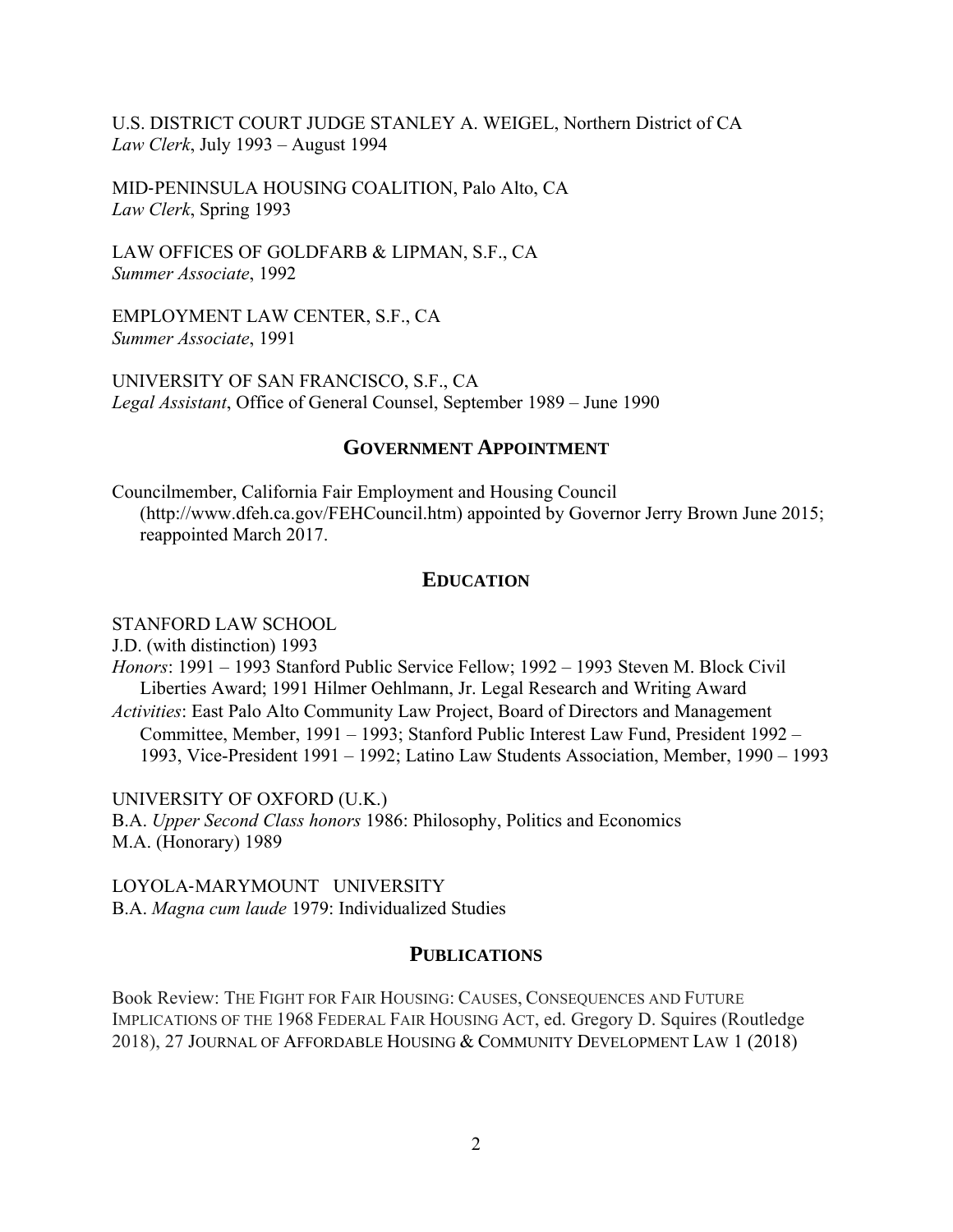*Threading the Needle of Fair Housing Law in a Gentrifying City with a Legacy of Discrimination*, 27 JOURNAL OF AFFORDABLE HOUSING & COMMUNITY DEVELOPMENT LAW 51 (2018)

*A Novel Tool for Teaching Property: Starting With The Questions,* 20 CHAPMAN LAW REVIEW 321 (2017)

*Affordable Housing, Fair Housing and Community Development: Joined at the Hip, We Need to Learn to Walk Together,* 25 JOURNAL OF AFFORDABLE HOUSING & COMMUNITY DEVELOPMENT LAW 195 (2017)

 OF CHANGE: A CRITICAL 21ST CENTURY MOVEMENT, Richard Greggory Johnson III, ed. *Two Competing Concepts of Residential Integration*, book chapter in SOCIAL EQUITY IN A TIME (Birkdale Publishers, 2017)

*Inclusionary Zoning Affirmed: California Building Industry Association v. City of San Jose*, 24 JOURNAL OF AFFORDABLE HOUSING & COMMUNITY DEVELOPMENT LAW 409 (Spring 2016)

 Urban Law, 43 FORDHAM URBAN LAW JOURNAL 1187 (2016) Response to *Urban Policy and Families: How Concerns about Order Contribute to Familial Disorder*, COOPER-WALSH COLLOQUIUM Flourishing Families in Context: A New Lens for

*California Supreme Court Unanimously Upholds Inclusionary Zoning as Land Use Regulation and Not an Exaction*, 38 REAL PROPERTY LAW REPORTER 116 (2015)

 *Integration*, 54 WASHBURN LAW JOURNAL 585 (2015); republished in ZONING AND PLANNING LAW HANDBOOK (Thomson Reuters 2016) *Maximizing Inclusionary Zoning's Contributions to Both Affordable Housing and Residential* 

*Offering and Teaching Mindfulness in Law Schools*, USF LAW BLOG, March 20, 2015 <http://usfblogs.usfca.edu/lawreview/2015/03/19/offering-and-teaching-mindfulness-in-law>schools/

*How Should the Law Treat Roommate Relationships? A Tale of Two Cases*, REAL PROPERTY LAW REPORTER, Volume 37, No. 6, November 2014, California Education for the Bar (State Bar of California)

 *The Promise and Pitfalls of Micro-housing,* ZONING AND PLANNING LAW REPORT, VOL. 37 No. 10 (November 2014).

*Defining "Family" for Zoning: Contemporary Policy Challenges, Legal Limits and Options*, ZONING AND PLANNING LAW REPORT, Vol. 37, No. 5 (May 2014)

*Does Fair Housing Law Apply to "Shared Living Situations"? Or, the Trouble with Roommates*, 22 JOURNAL OF AFFORDABLE HOUSING AND COMMUNITY DEVELOPMENT LAW 111 (Spring 2014).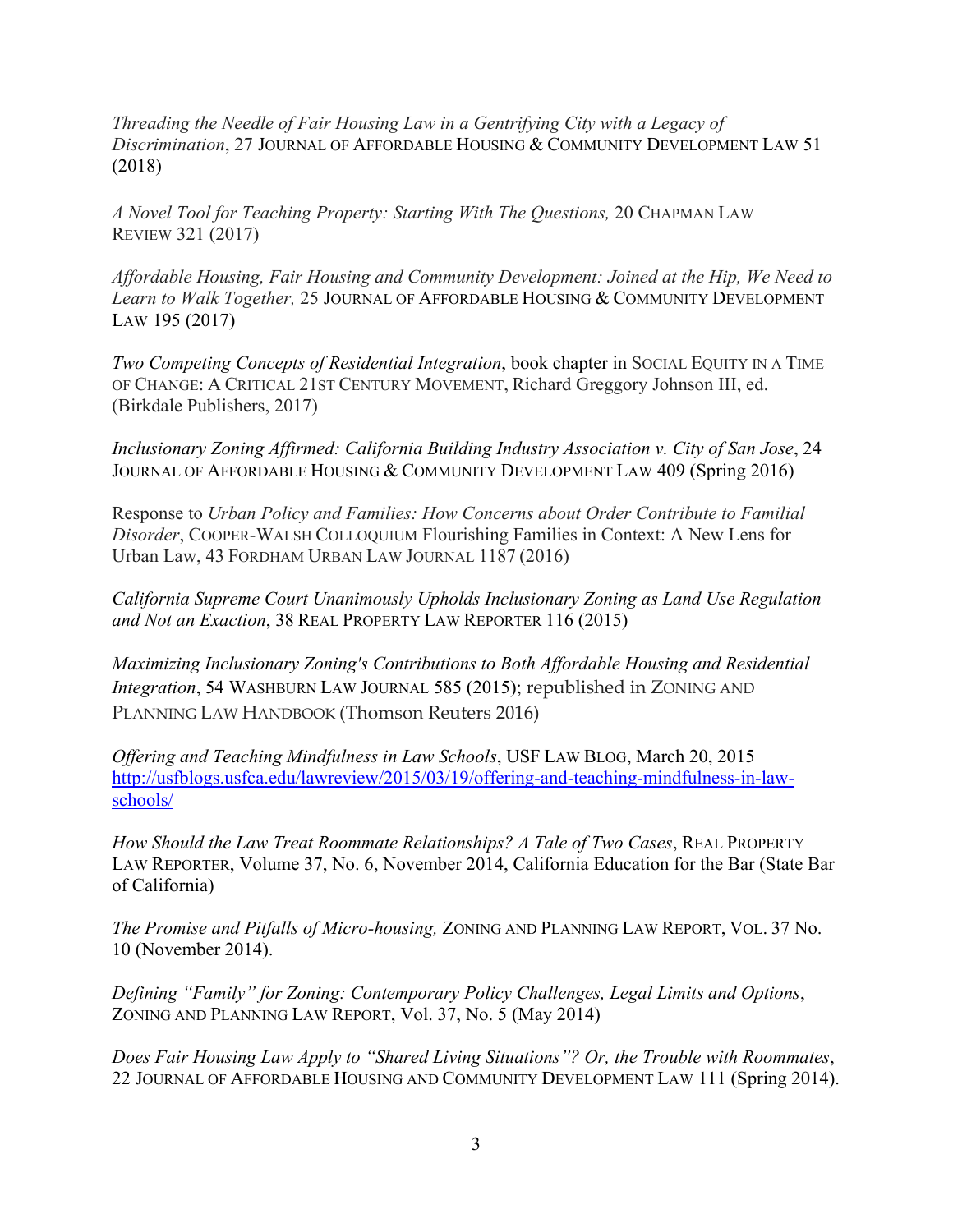Organized, co-authored and edited amicus brief on behalf of the Leo T. McCarthy Center for Public Service and the Common Good and 45 Housing Scholars to California Supreme Court in *California Building Industry Association v. City of San Jose* (S212072) (March 2014)

*Does Fair Housing Law Apply to "Shared Living Situations"? Or, the Trouble with Roommates*, CALIFORNIA REAL PROPERTY JOURNAL (California State Bar), Vol. 31, Issue 4 (Fall 2013). This is an abbreviated version of the article that appeared in the JOURNAL OF AFFORDABLE HOUSING AND COMMUNITY DEVELOPMENT LAW (Spring 2014)

 John Nolon et al., *Toward Engaged Scholarship*, 33 PACE L. REV. 821 (2013), contributed essay entitled *The Opportunity Within the Crisis: Integrating Our Scholarship With Our Teaching* 

*Framing Inclusionary Zoning: Exploring the Legality of Local Inclusionary Zoning and its Potential to Meet Affordable Housing Needs*, ZONING AND PLANNING LAW REPORT, Vol. 36, No. 4 (April 2013).

 *Private Residential Occupancy Standards*, 28 GEORGIA STATE UNIVERSITY LAW REVIEW 619 *Beyond Two*‐*Person*‐*Per*‐*Bedroom: Revitalizing Application of the Federal Fair Housing Act to*  (2012)

*Fair Housing at 30: Where We Are, Where We Are Going*, CALIFORNIA REAL PROPERTY JOURNAL, Vol. 30, No. 3 (2012) (with Susan Saylor)

*Exclusionary Zoning Enforcement, Passé or Alive and Kicking?*, STATE & LOCAL LAW NEWS, American Bar Association, Vol. 35, No. 3 (March 2012)

Tim Iglesias, co-editor with Rochelle E. Lento, A LEGAL GUIDE TO AFFORDABLE HOUSING DEVELOPMENT 2<sup>nd</sup> edition (American Bar Association, 2011)

*State and Local Regulation of Particular Types of Affordable Housing*, a chapter in A LEGAL GUIDE TO AFFORDABLE HOUSING DEVELOPMENT 2<sup>nd</sup> edition, Iglesias and Lento eds. (American Bar Association, 2011)

*The 30% Rule*, THE LAW TEACHER (Fall 2011)

*Housing Paradigms*, in INTERNATIONAL ENCYCLOPEDIA OF HOUSING AND HOME (Elsevier Ltd. 2010)

*Our Pluralist Housing Ethics and Public-Private Partnerships for Affordable Housing*, a chapter in AFFORDABLE HOUSING AND PUBLIC/PRIVATE PARTNERSHIPS, Robin Malloy and Nestor Davidson, eds. (Ashgate 2009)

*Our Pluralist Housing Ethics and the Struggle for Affordability*, 42 WAKE FOREST LAW REVIEW 511 (2007)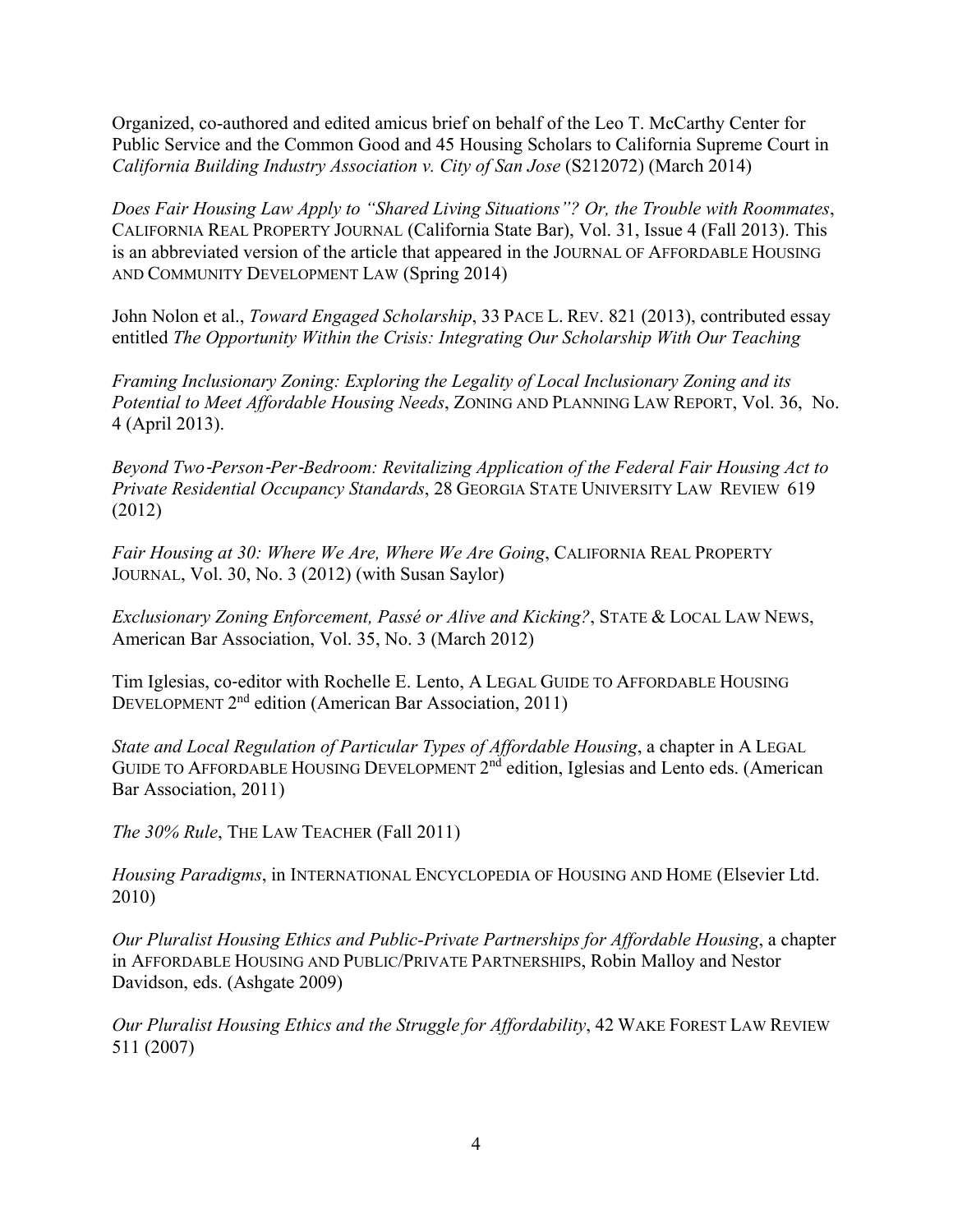Tim Iglesias, co‐editor with Rochelle E. Lento, A LEGAL GUIDE TO AFFORDABLE HOUSING DEVELOPMENT (American Bar Association, 2005)

*State and Local Regulation of Particular Types of Affordable Housing*, a chapter in A LEGAL GUIDE TO AFFORDABLE HOUSING DEVELOPMENT, Iglesias and Lento eds. (American Bar Association, 2005)

*Clarifying the Federal Fair Housing Actʹs Exemption for Reasonable Occupancy Restrictions*, 31 FORDHAM URBAN LAW JOURNAL 1211 (2004)

*Housing Impact Assessments: Opening New Doors for State Housing Regulation While Localism Persists*, 82 OREGON LAW REVIEW 433 (2003) (republished in LAND USE & ENVIRONMENTAL LAW REVIEW 2005, A. Dan Tarlock and David L. Callies, eds. West 2005)

*Managing Local Opposition to Affordable Housing: A New Approach to NIMBY*, 12 JOURNAL OF AFFORDABLE HOUSING AND COMMUNITY DEVELOPMENT LAW 78 (2002)

Tim Iglesias (with Tina Gontarski), *Overcoming Obstacles to Affordable Housing: Meeting Needs and Making Neighbors*, THE AFFORDABLE HOUSING HANDBOOK: STRATEGIES FOR PLANNING AND DEVELOPMENT (California Redevelopment Association, 1998)

Tim Iglesias (primary author and co-editor with Sarah Davidson and Sara Oberlies), *Managing Local Opposition to Affordable Housing: Strategies and Tools* (National Association for County Community and Economic Development and the Association of Local Housing Finance Agencies, 1997)

Iglesias, Tim, (primary author with Jessica Freiheit), BUILDING INCLUSIVE COMMUNITY: TOOLS TO CREATE SUPPORT FOR AFFORDABLE HOUSING (HomeBase, 1996)

# **SELECTED LECTURES, PRESENTATIONS & OTHER CONTRIBUTIONS**

Panelist, *Clarifying Housing Problems and Problematizing Housing Opportunity*, for Housing and Homelessness: Fresh Approaches to a Lasting Problem panel at Association of Property, Law and Society  $9<sup>th</sup>$  Annual Meeting, Maastricht University, The Netherlands (June 2, 2018)

Panelist, Professor's Corner, 37th Annual California State Bar Real Property Law Section Retreat, San Francisco, California (April 21, 2018)

Speaker, *Residential Occupancy Standards*, HUD Fair Housing Unit, San Francisco, California (April 17, 2018)

Presenter, session on mindfulness in public interest lawyering, 20<sup>th</sup> Annual Trina Grillo Public Interest and Social Justice Retreat, University of San Francisco School of Law, San Francisco, California (March 16 - 17, 2018)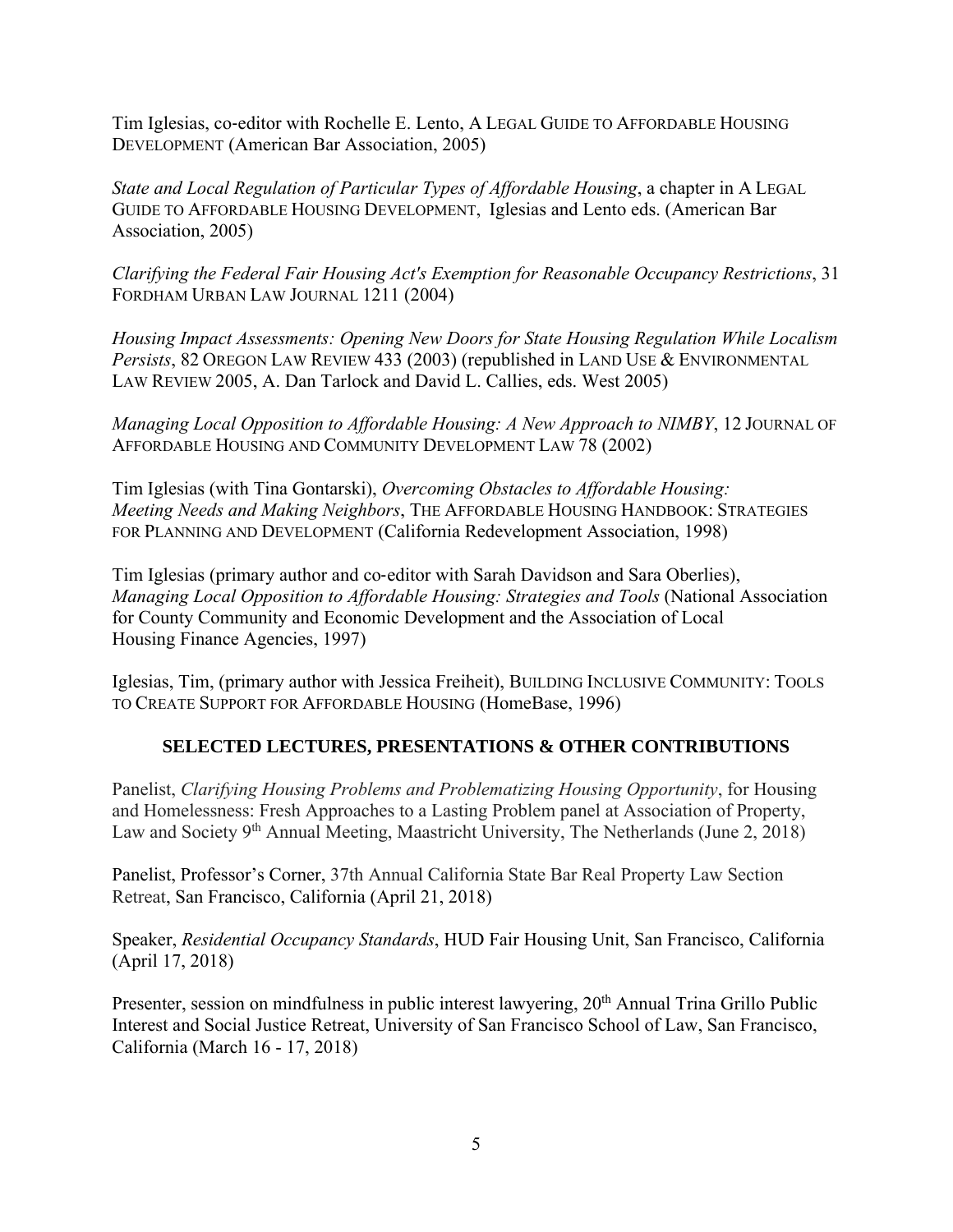Panelist, Recent Developments in Real Estate Law, Alameda County Bar Association, Oakland, California (Feb. 21, 2018)

Organizer and Moderator, *Inclusive Communities and Affirmatively Furthering Fair Housing: Where Do We Go From Here?* panel, ABA Forum on Affordable Housing & Community Development Law annual conference, Washington, D.C. (May 26, 2017)

Presenter, Webinar on *Framing U.S. Housing Law and Policy*, hosted by Legal Educators Committee of the ABA Forum on Affordable Housing & Community Development Law (May 24, 2017)

Panelist, *Framing U.S. Housing Law and Policy: In Defense of Housing Pluralism*, Association for Property, Law and Society annual conference, University of Michigan (May 19, 2017)

Presenter, *Background and History of Residential Occupancy Standards*, California Fair Employment and Housing Council, public hearing in Los Angeles (January 10, 2017)

Panelist, *Residential Integration is Good, But What Do We Mean by "Residential Integration"?,*  2016 Social Equity Conference, University of San Francisco (June 1, 2016).

Keynote speaker, *What's the Deal with Residential Occupancy Standards? What's Fair Housing Law Got to Do With It?*, California Bar Fair Housing and Public Accommodations Subsection annual symposium, Los Angeles, California (April 28, 2016).

Keynote speaker, *How Hot Housing Markets Exacerbate Fair Housing Problems and What We Can Do About It*, Annual Fair Housing Forum, Project Sentinel, San Mateo County, California (April 26. 2016).

Solo presenter, *Mindfulness Meditation and Law Libraries*, 2016 Spring Institute, Northern California Association of Law Libraries, Santa Clara University, Santa Clara, California (March 18, 2016).

Panelist, *The Supreme Court as Teacher: Failing its Students in TDHCA v. ICP*, Thurgood Marshall Law School Civil Rights conference, Houston, Texas (February 19, 2016).

Respondent to paper presentation at Fordham Urban Law Journal Cooper-Walsh Colloquium, New York City, New York (via prerecorded video) (October 23, 2015).

Speaker on national teleconference regarding California Supreme Court opinion in *CBIA v. San Jose*, sponsored by the Land Use Committee of the ABA Section on State and Local Government Law (September 11, 2015)

Panelist, "Inclusionary Zoning: Opportunities and Risks for Affordable Housing and Fair Housing" on Affirmatively Furthering Fair Housing Choice panel, Project Sentinel 8<sup>th</sup> Annual Fair Housing Symposium, Mountain View (CA) (May 15, 2015).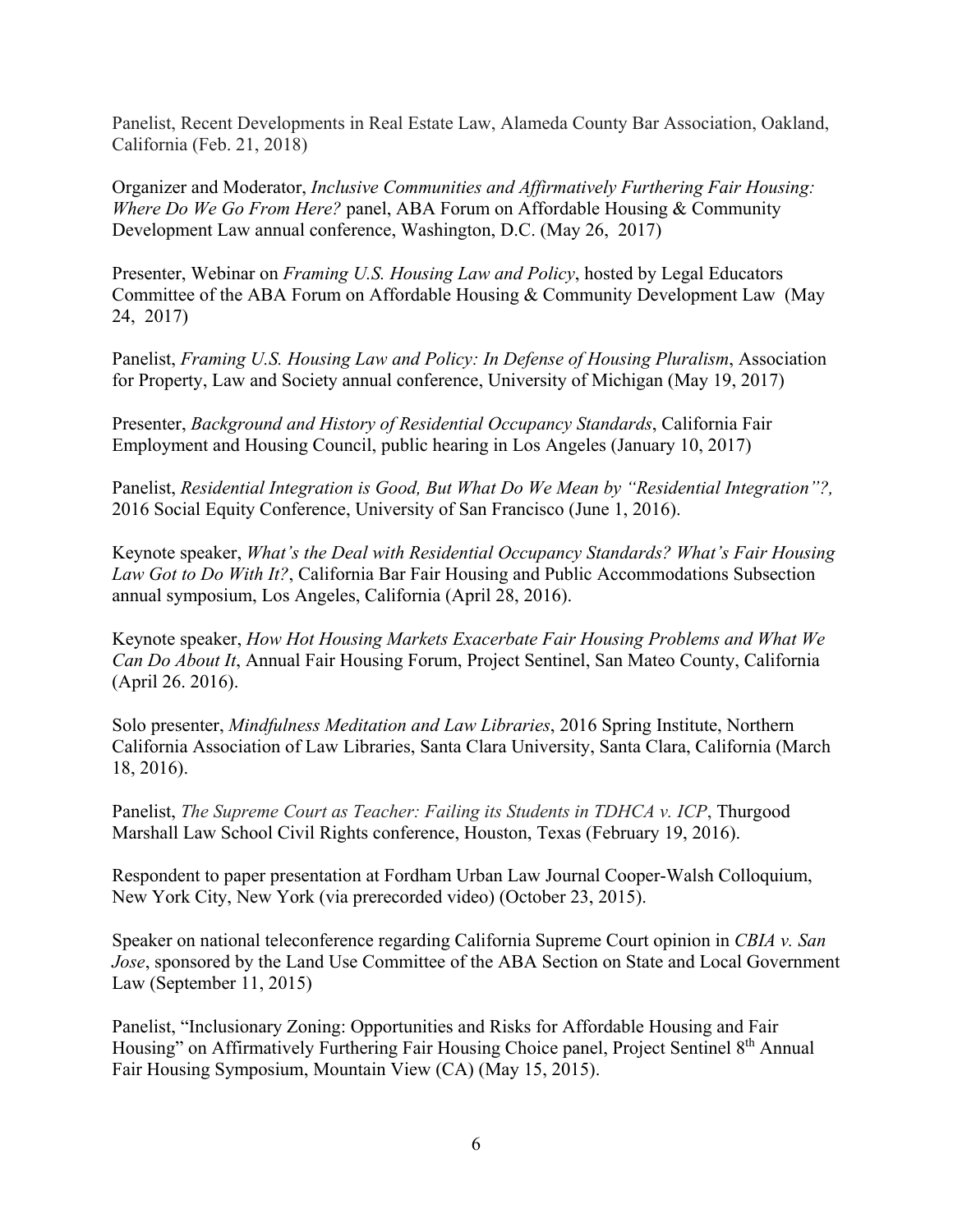Panelist, "Inclusionary Zoning: Opportunities and Risks for Affordable Housing and Fair Housing" on Housing and Social Justice panel, and "Eviction Lawyering, Litigation Skills and Ethics" on Property and Pedagogy: Strategies to Engage Students in Property Law panel, 6<sup>th</sup> Annual Association of Law, Property and Society conference, Athens (GA) (April 30 – May 1, 2015)

Moderator, "Experiential Learning and Launching Your Own Practice" panel, 17th Annual Trina Grillo Public Interest and Social Justice Law Retreat, Santa Clara Law School (CA) (March 21, 2015)

Panelist, "Inclusionary Zoning: Serving Both Affordable Housing and Fair Housing Goals," Sustainability: Planning for the Future panel at Symposium: The Future of Housing: Equity, Stability & Sustainability, Washburn University School of Law, Topeka (KS) (Feb. 26, 2015)

Panelist, "Inclusionary Zoning: Opportunities & Risks," *The Intersection of Fair Housing and Affordable Housing* panel, Fair Housing of Marin annual conference "Housing Equality: The Big Picture," Marin (CA) (January 29, 2015)

Submitted Proposal for Private Residential Occupancy Standard Rule to Housing Regulation Drafting Subcommittee of the California Fair Employment and Housing Council (December 12, 2014)

Panelist, "Inclusionary Zoning: Opportunities & Risks," *Why Inclusive Communities? New Research & Lessons from the Ground* panel, Solutions 2014, National Housing Conference, , Oakland (CA) (November 19, 2014)

Panelist, "Housing Frames and Power," Class Crits VII Conference, U.C. Davis School of Law (CA) (November 14, 2014)

Lead presenter, *Inclusionary Zoning: Variations, Legal Challenges, and New Approaches*, The Metrics of Inequality conference, The John Marshall Law School, Chicago (IL) (September 13, 2014)

Public testimony on proposed residential occupancy standard, Public Hearing, California Fair Employment and Housing Council (June 2, 2014)

Panelist, *Judicial Framing of Inclusionary Zoning*, Association for Property, Law and Society annual conference, University of British Columbia, Vancouver, B.C. (May 2, 2014)

Panelist, *Do Fair Housing Laws Even Apply to Shared Living Situations?,* Workshop on "Challenges to Fair Housing from [Roommate.com,](https://Roommate.com)" Fifth Annual California Bar Fair Housing and Public Accommodations Symposium, Golden Gate University School of Law, San Francisco (April 2013)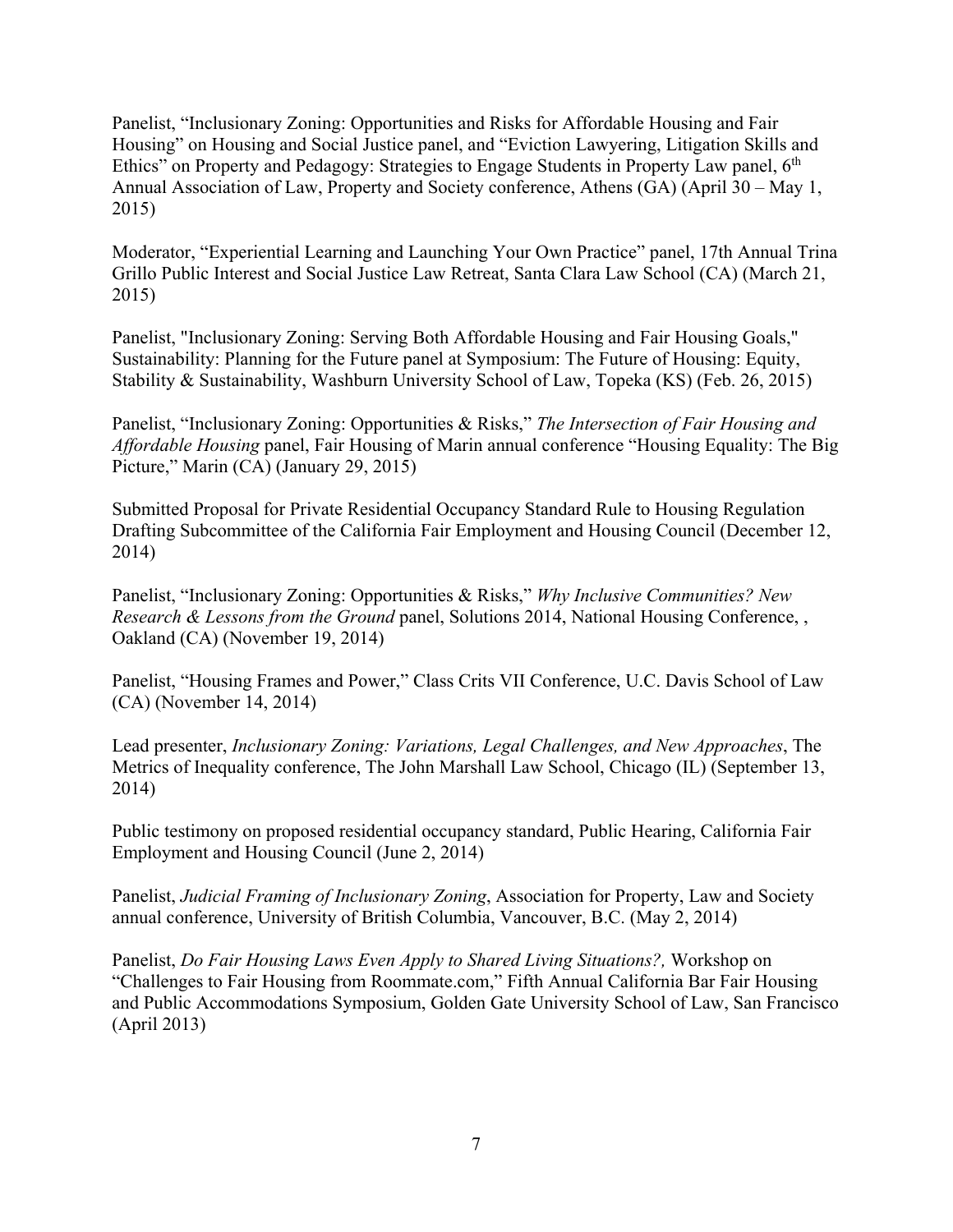Co-facilitator, *Fair Housing and Community Development*, Annual Fair Housing Committee meeting, ABA Forum on Affordable Housing and Community Development Law conference, Washington, D.C. (May 2012)

Participant/Presenter, *Engaged Scholarship for Law Professors Symposium*, Pace University Law School, N.Y. (May 2012)

Presenter, Webinar on *Residential Occupancy Standards and Fair Housing Law*, hosted by National Fair Housing Alliance (May 2012)

Panelist, *Reunifying Property in the Classroom: Starting with the Questions, Not the Answers*, Association for Property, Law and Society, Georgetown University Law Center, Washington, D.C. (March 2012)

Presenter, *Affordable Housing 101*, Bay Area Social Justice Forum, Holy Names University, Oakland, California (February 2012)

Panelist, *Dealing with Local Opposition to the Siting of Affordable Housing*, Bay Area League of Women Voters (February 2012)

Panelist, *Rural, Metro and Urban Community Collaborations*, annual ABA Affordable Housing and Community Development conference, Washington, D.C. (May 2011)

Opening Remarks Speaker, *Reflections on Fair Housing*, Fair Housing and Public Accommodations Symposium, Golden Gate University School of Law, San Francisco (April 2011)

Panelist, *Exploring the Application of Framing Theory to Housing Law and Policy*, Association of Law, Property and Society conference, Georgetown University Law Center, Washington, D.C. (March 2011)

Panelist, *What Does the Mortgage Crisis Teach Us About the Political Economy of Home Ownership?*, AALS, Workshop on Property, New York City (June 2010)

Panelist, *Law and the Economic Crisis*, 2010 West Coast Law and Society Retreat, Southwestern Law School, Los Angeles (February 2010)

Testified at the "Working Together to Ensure Housing Opportunities for People with Disabilities and Children" hearing before the Human Services Committee of the California State Assembly, Sacramento (February 2009)

Panelist, *FHAA and the Internet: The Prospects for Self*‐*Regulation*, Fair Housing and Public Accommodations Symposium, Golden Gate University School of Law, San Francisco (April 2009)

Presenter, *Do We Have a National Two*‐*Person*‐*Per*‐*Bedroom Residential Occupancy Standard?*,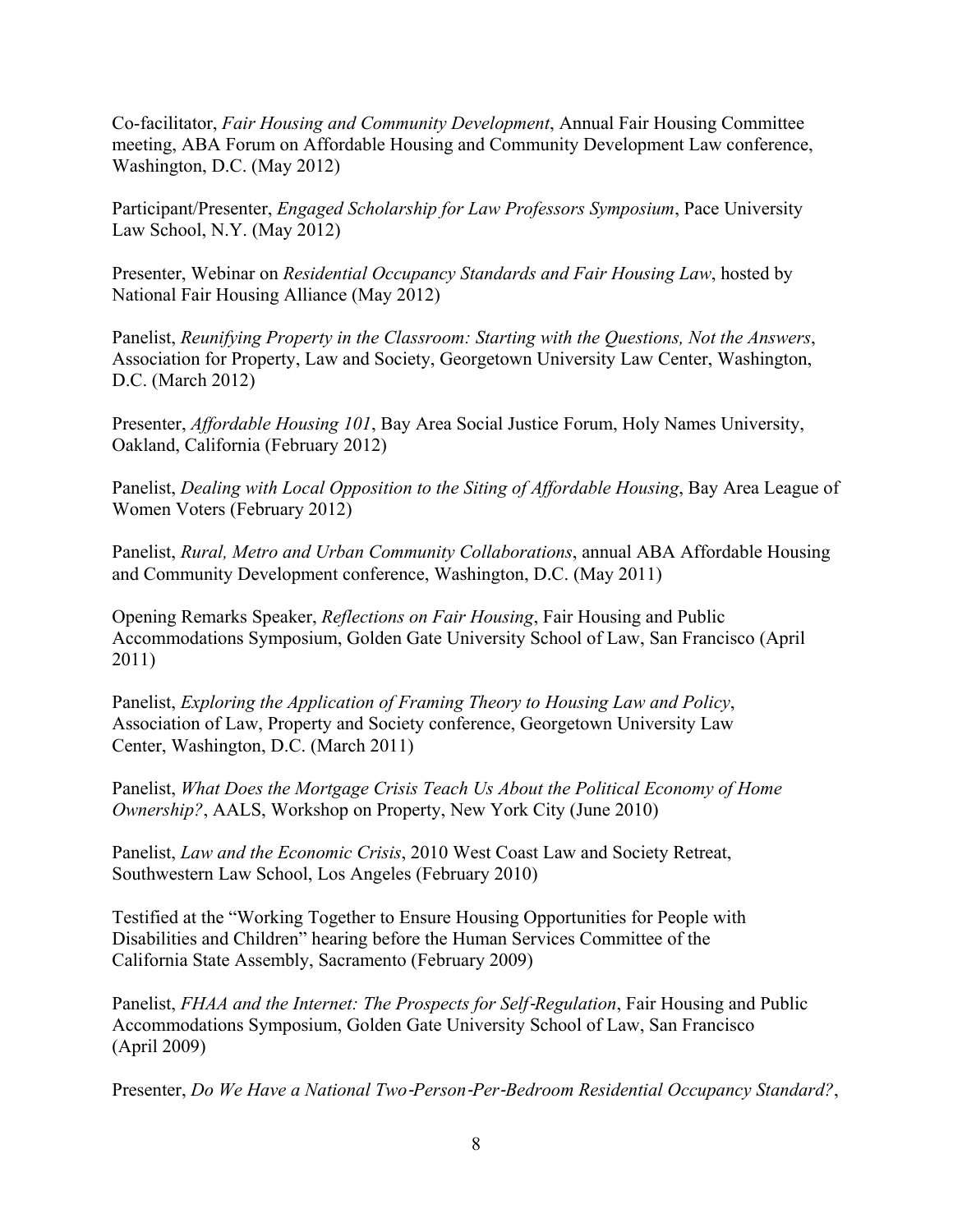in panel What's Fair Housing Law Got to Do With It? at "Property Transactions and Transitions in an Age of Globalization" symposium, Chapman University School of Law (February 2008)

Presenter, *Our Pluralist Housing Ethics & Public*‐*Private Partnerships for Affordable Housing*, at the "Affordable Housing and Public/Private Partnerships: The Intersection of Housing, Property, and Real Estate" conference, University of Colorado Law School, (October 2007)

Moderator, State and Local Law Issues panel, annual ABA Forum on Affordable Housing and Community Development Law, Washington, D.C. (May 2007)

Panelist, *Encouraging Affordable Housing: National and Local Approaches*, Fall Council Meeting of ABA State and Local Government Law Section, Boston (October 2005)

Panelist, *Public Use in the Aftermath of Kelo*, 2nd Annual Brigham‐Kanner Property Rights Conference, William & Mary Law School, Williamsburg (October 2005)

Submitted written testimony to the U.S. House Judiciary Committeeʹs Subcommittee on the Constitution September 22, 2005 hearing on legislation in response to *Kelo* case

Panelist, *NIMBY Countermeasures: Overcoming Local Fears and Gaining Community Acceptance*, national ABA conference: Ending Homelessness: Creating Healthy Communities, Saint Louis University Law School (February 2006)

Presenter, *Clarifying the FHAA's Exemption for Reasonable Governmental Occupancy Standards*, Fordham Urban Law Journal "Urban Equity: Considerations of Race and the Road Towards Equitable Allocation of Municipal Services" Symposium, Fordham Law School, New York City (February 2004)

Presenter, *Housing Impact Statements: Is Reflexive Law the Next Step for Housing Policy?*, Law and Society Association Annual Meeting, Pittsburgh (June 2003)

Presenter, *Explicating a Right to Share Housing*, Eighth Annual LatCrit Conference, "City & the Citizen: Operations of Power, Strategies of Resistance," Cleveland (May 2003)

Panelist, *The Vitality of America's Working Neighborhoods: Meeting the Local Challenges to Multifamily Housing*, national conference organized by Neighborhood Reinvestment Corporation, Chicago (April 2003)

Plenary Presentation, *Managing Local Opposition*, statewide conference sponsored by the U.S. Department of Housing and Urban Development, Tucson (April 2002)

Presenter, *Housing Impact Statements: Is Reflexive Law the Next Step for Housing Policy?*, Works in Progress Session, Western Regional Law Teachers of Color Conference, Half Moon Bay (March 2002)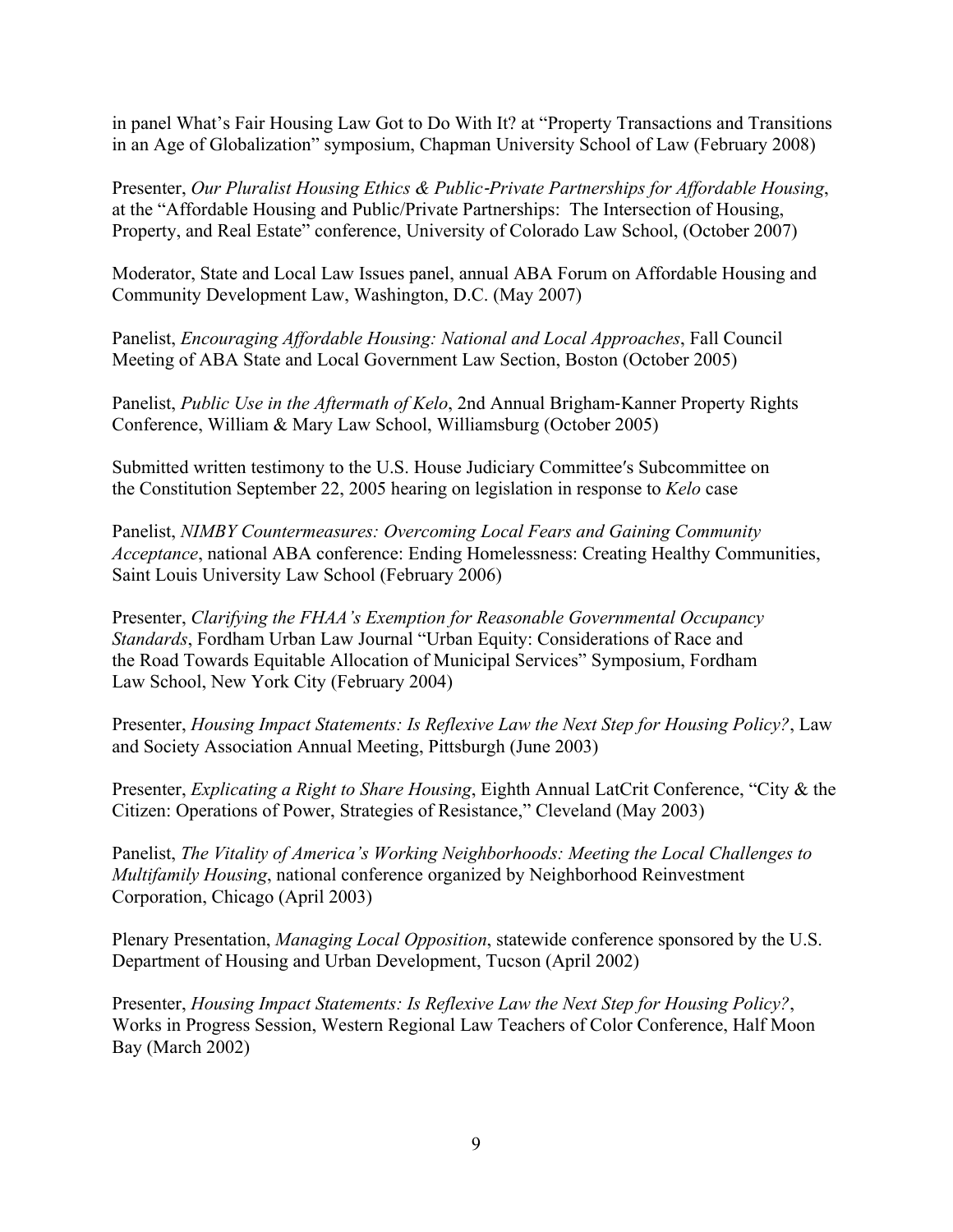Panelist, Urban Infill Development: Revitalizing Neighborhoods, California Redevelopment Association annual conference, Monterey (March 2001)

Presenter, *Managing Local Opposition to Supportive Housing*, transmitted live by satellite from San Francisco, California to New York City, New York, sponsored by the Corporation for Supportive Housing (April 2000)

Presenter, *Housing Policy and Development*, Tenderloin Immersion Program, University of San Francisco Law School, San Francisco (March 2000)

Guest lecturer, *Managing Local Opposition*, Law and Land Use class of Professor Richard LeGates, San Francisco State University (November 1999)

Guest lecturer, *Managing Local Opposition*, housing policy class of Professor Bill Behrman, Stanford University (April 1999)

Co-planner and facilitator, *Managing Local Opposition*, annual conference of the National Association for County Community and Economic Development and the Association of Local Housing Finance Agencies (on the occasion of the release of MANAGING LOCAL OPPOSITION TO AFFORDABLE HOUSING: STRATEGIES AND TOOLS), Miami (September 1997)

Co‐planner and moderator, *Anti*‐*NIMBY Legal Strategies*, sponsored by the American Bar Association Commission on Homelessness and Poverty at the annual ABA conference, San Francisco (August 1997)

Presenter, *Making NIMBY Manageable*, National Association of Housing and Redevelopment Officials national conference, Cincinnati (October 1995)

## **PROFESSIONAL ASSOCIATIONS**

American Bar Association

Member, State and Local Government Law Section

Member, Forum on Affordable Housing & Community Development: Co-Chair, Fair Housing Committee (March 2012 – Present); Member, Publications Committee (March 2013 - Present); Chief Editor, Molseed and McGovern, PROJECT-BASED VOUCHERS, ABA 2015

Member, Property Panel, ABA Legal Education Section, ADR, and Problem-Solving (LEAPS) Task Force (September 2012 – Present)

Association for Law, Property and Society Member, Membership and Outreach Committee (January 2012 - Present)

## **PROFESSIONAL AND COMMUNITY SERVICE**

*Editor in Chief,* JOURNAL OF AFFORDABLE HOUSING & COMMUNITY DEVELOPMENT LAW (American Bar Association) 2017 - Present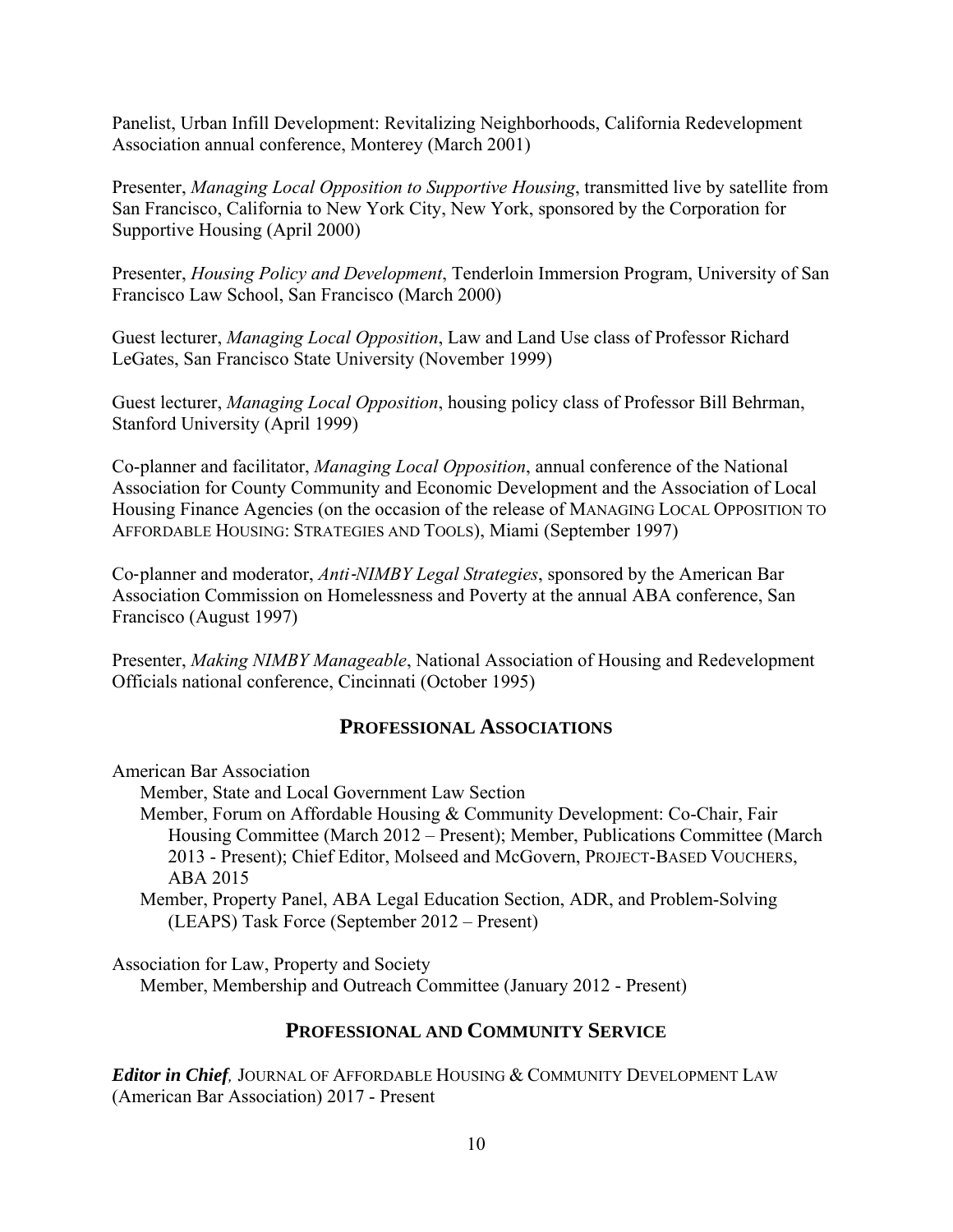*External Reviewer* for the following publishers and organizations:

Wolters Kluwer

Routledge

 U.S. Department of Housing and Urban Development HOUSING, THEORY AND SOCIETY

HOUSING POLICY DEBATE

# *University of San Francisco School of Law:*

USF Law Review, Advisory Committee, *Member*, 2013 - Present Associated Law Professors of the University of San Francisco School of Law, *Secretary*, 2013 - Present Daniel J. Curtin, Jr. Scholarship Committee, 2008 - Present Status (Tenure and Promotion) Committee, *Chair* (Fall semester), 2016 – 2017; *Member*,  $2015 - 2016$ ;  $2011 - 2013$ ;  $2008 - 2009$ ; Appointments Committee: *Chair*, 2018 – 2019; 2010 – 2011; *Member*, 2006 – 2009 Admissions Committee, Chair 2013 – 2016*; Member*, 2011 – 2013, 2007 – 2008, 2005 – 2006; Academic Standards Committee, *Member*, 2006 – 2008 Loan Repayment Assistance Program/Public Interest Committee, *Chair*, 2003 – 2008; *Member*, 2003 – Present; Contemplative Practices/Balance Working Group, *Member*, 2007 – Present Carnegie/Best Practices Task Force, *Chair*, 2011 – 2012; *Member* 2008 – 2011 Office of Career Planning Advisory Committee, *Member*, 2007 – 2010 Emergency Preparedness Committee, *Member*, 2006 – 2009 Academic Support Committee. *Member*, 2013 – Present Strategic Planning Task Force, 2013 – Present Governance Task Force, 2013 - Present La Raza Law Students Association, *Faculty Advisor*, 2005 – Present Supervised numerous directed research projects Numerous presentations to student organizations

# *University-wide Service at University of San Francisco:*

Magis Project Working Group, *Member*, Fall 2017 Faculty Learning Community in Community Engaged Learning, *Member*, Fall 2014 – Spring 2015 Joint Urban Affairs/Urban Studies Advisory Board, *Member*, 2014 - Present Recipient of 2014 Ignatian Service Award University Council on Jesuit Mission, *Member*, 2012 – Present President's Advisory Committee on the Status of Women, *Member*, 2012 – 2014 USF Provost Search Committee, *Chair* (appointed by University President) 2009 – 2010 Advisory Committee, Lane Center for Catholic Studies and Social Thought, *Member*, 2008 – 2014 Steering Committee, Leo. T. McCarthy Center for Public Service and the Common Good, *Member*, 2011 – Present Upward Bound Integration Committee, *Member*, 2011 – 2013

USF Center for Latino Studies in the Americas, *Faculty Affiliate*, 2009 – Present